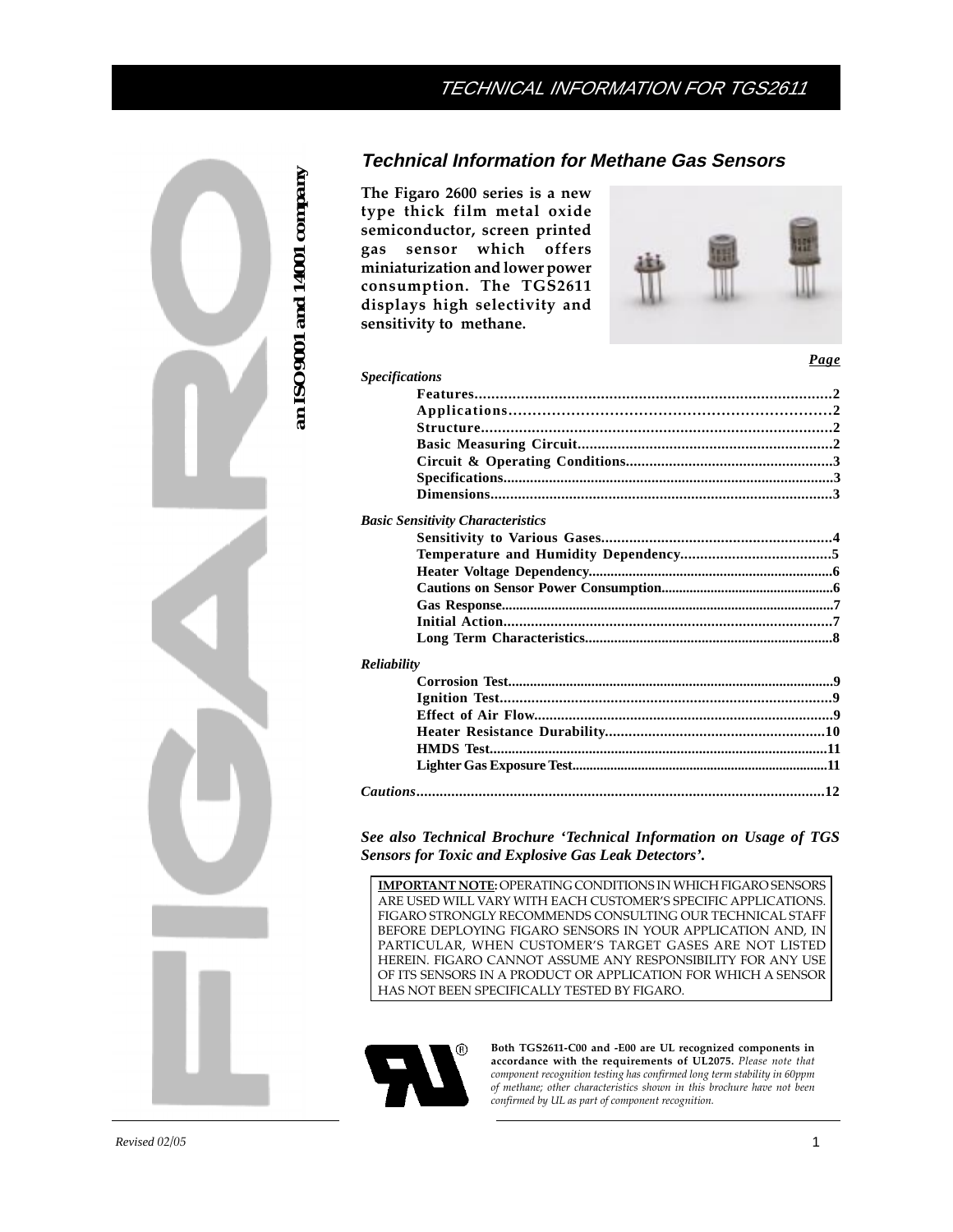**TGS2611** is available in two different models with different external housings but identical sensitivity to methane gas. **TGS2611-C00** possesses small size and quick gas response, making it suitable for gas leakage checkers, while **TGS2611-E00** uses filter material in its housing to eliminate the influence of interference gases such as alcohol, resulting in highly selective response to methane gas. Both models are capable of meeting the requirements of EN50194 and UL1484.

## **1. Specifications**

- 1-1 *Features*
	- \* High selectivity to methane
	- \* Low power consumption
	- \* Small size
	- \* Long life and low cost
	- \* Uses simple electrical circuit
- 1-2 *Applications*
	- \* Residential gas alarms
	- \* Portable gas detectors
	- \* Gas leak detectors for gas appliances

### 1-3 *Structure*

Figure 1 shows the structure of TGS2611. Using thick film techniques, the sensing material (SnO2) is printed on electrodes (noble metal) which have been printed onto an alumina substrate. One electrode is connected to pin No.2 and the other is connected to pin No.3. The sensor element is heated by RuO2 material printed onto the reverse side of the substrate and connected to pins No.1 and No.4.

Lead wires are Pt-W alloy and are connected to sensor pins which are made of Ni-plated Ni-Fe 50%.

The sensor base is made of Ni-plated steel. The caps of both TGS2611-C00 and TGS2611-E00 are stainless steel. The upper opening in both caps is covered with a double layer of 100 mesh stainless steel gauze (SUS316). The TGS2611-E00 utilizes a charcoal filter inside the cap for reducing the influence of interference gases.

## 1-4 *Basic measuring circuit*

Figure 2 shows the basic measuring circuit. Circuit voltage (Vc) is applied across the sensor element which has a resistance (Rs) between the sensor's two electrodes and the load resistor (RL) connected in series. When DC is used for Vc, the polarity shown in Figure 2 **must** be maintained. The Vc may be applied intermittently. The sensor signal (VRL) is measured indirectly as a change in voltage across the RL. The Rs is obtained from the formula shown at the right.



Fig. 1 - Sensor structure





**NOTE**: In the case of VH, there is no polarity, so pins 1 and 4 can be considered interchangeable. However, in the case of VC, when used with DC power, pins 2 and 3 must be used as shown in the Figure above.

$$
Rs = \frac{Vc \cdot VRL}{VRL} \times RL
$$
  
Formula to determine Rs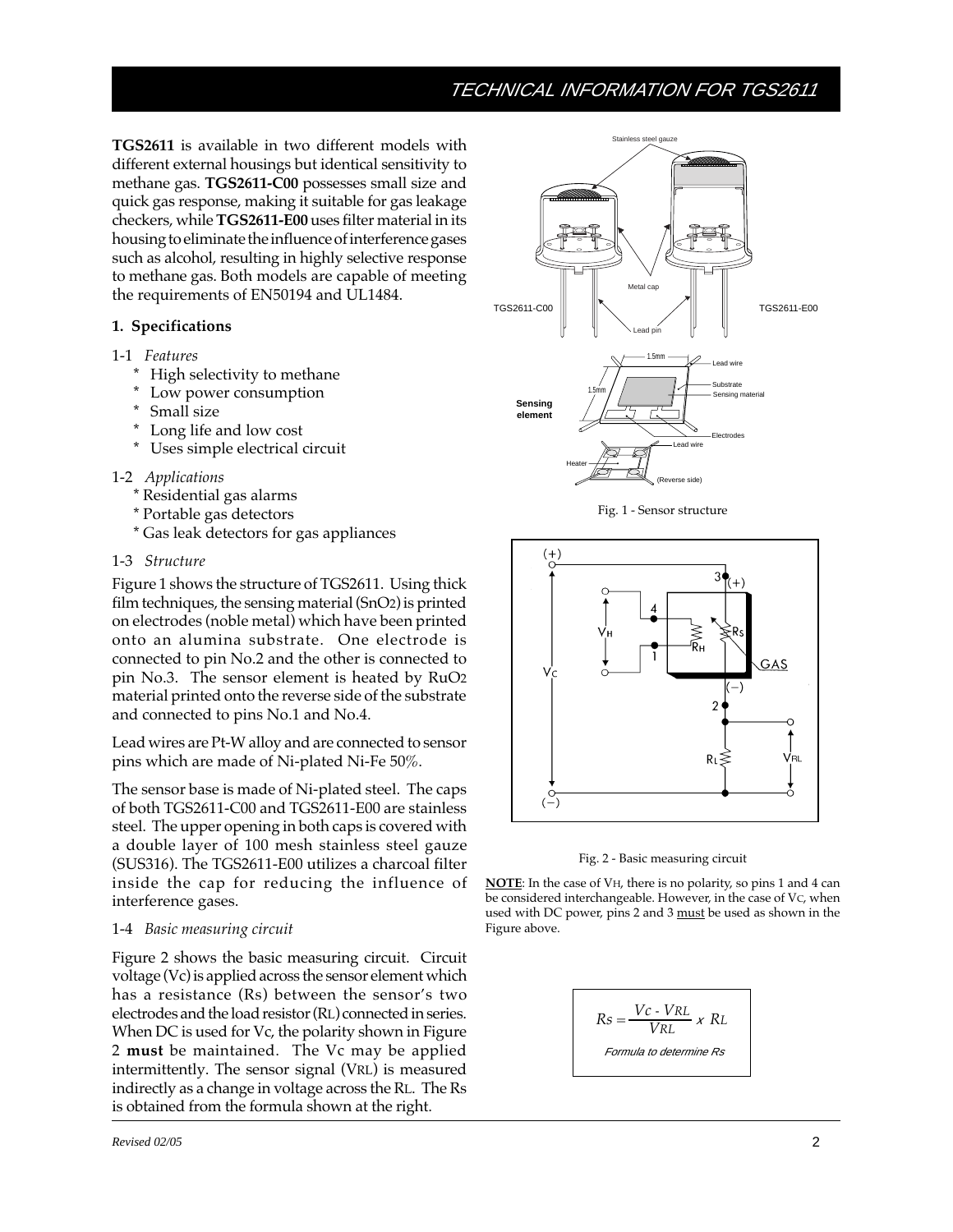# 1-5 *Circuit & operating conditions*

The ratings shown below should be maintained at all times to insure stable sensor performance:

| <b>Item</b>                       | <b>Specification</b>                  |  |
|-----------------------------------|---------------------------------------|--|
| Circuit voltage (Vc)              | $5.0V \pm 0.2V$ DC/AC                 |  |
| Heater voltage (V <sub>H</sub> )  | $5.0V \pm 0.2V$ DC/AC                 |  |
| Inrush heater current $(VH=5.0V)$ | $100mA$ max.                          |  |
| Heater resistance (room temp.)    | approx. $59\Omega$                    |  |
| Load resistance (RL)              | variable $(0.45k\Omega \text{ min.})$ |  |
| Sensor power consumption (Ps)     | < 15mW                                |  |
| Operating & storage temperature   | $-40^{\circ}$ C ~ $+70^{\circ}$ C     |  |
| Optimal detection concentration   | $500 \sim 10,000$ ppm                 |  |

# 1-6 *Specifications* **NOTE 1**

| <b>Item</b>                                                                                   | <b>Specification</b>             |  |  |  |
|-----------------------------------------------------------------------------------------------|----------------------------------|--|--|--|
| Sensor resistance (5000ppm methane)                                                           | $0.68k\Omega \approx 6.8k\Omega$ |  |  |  |
| Sensor resistance gradient $(\beta)$                                                          | $0.60 \pm 0.06$                  |  |  |  |
| $\beta = \text{Rs}(9000 \text{ppm} \text{ method})/\text{Rs}(3000 \text{ppm} \text{ method})$ |                                  |  |  |  |
| Heater current                                                                                | $56 + 5mA$                       |  |  |  |
| Heater power consumption                                                                      | $280 \pm 25$ mW                  |  |  |  |

**NOTE 1:** Sensitivity characteristics are obtained under the following standard test conditions:

*(Standard test conditions) Temperature and humidity:*  $20 \pm 2^{\circ}C$ ,  $65 \pm 5\%$  RH *Circuit conditions: Vc = 5.0*±*0.01V DC VH = 5.0*±*0.05V DC*

*RL* =  $10.0kΩ ± 1%$ 

*Preheating period: 7 days or more under standard circuit conditions.*

*All sensor characteristics shown in this brochure represent typical characteristics. Actual characteristics vary from sensor to sensor and from production lot to production lot. The only characteristics warranted are those shown in the Specification table above.*

1-7 *Dimensions*



**Pin connection:** 1: Heater 2: Sensor electrode (-) 3: Sensor electrode (+) 4: Heater



# *Mechanical Strength:*

The sensor shall have no abnormal findings in its structure and shall satisfy the above electrical specifications after the following performance tests: <u>Withdrawal Force</u> - withstand force of 5kg in each

 (pin from base) direction Vibration - frequency-1000cycles/min., Shock - acceleration-100G, repeated 5 total amplitude-4mm, durationone hour, direction-vertical times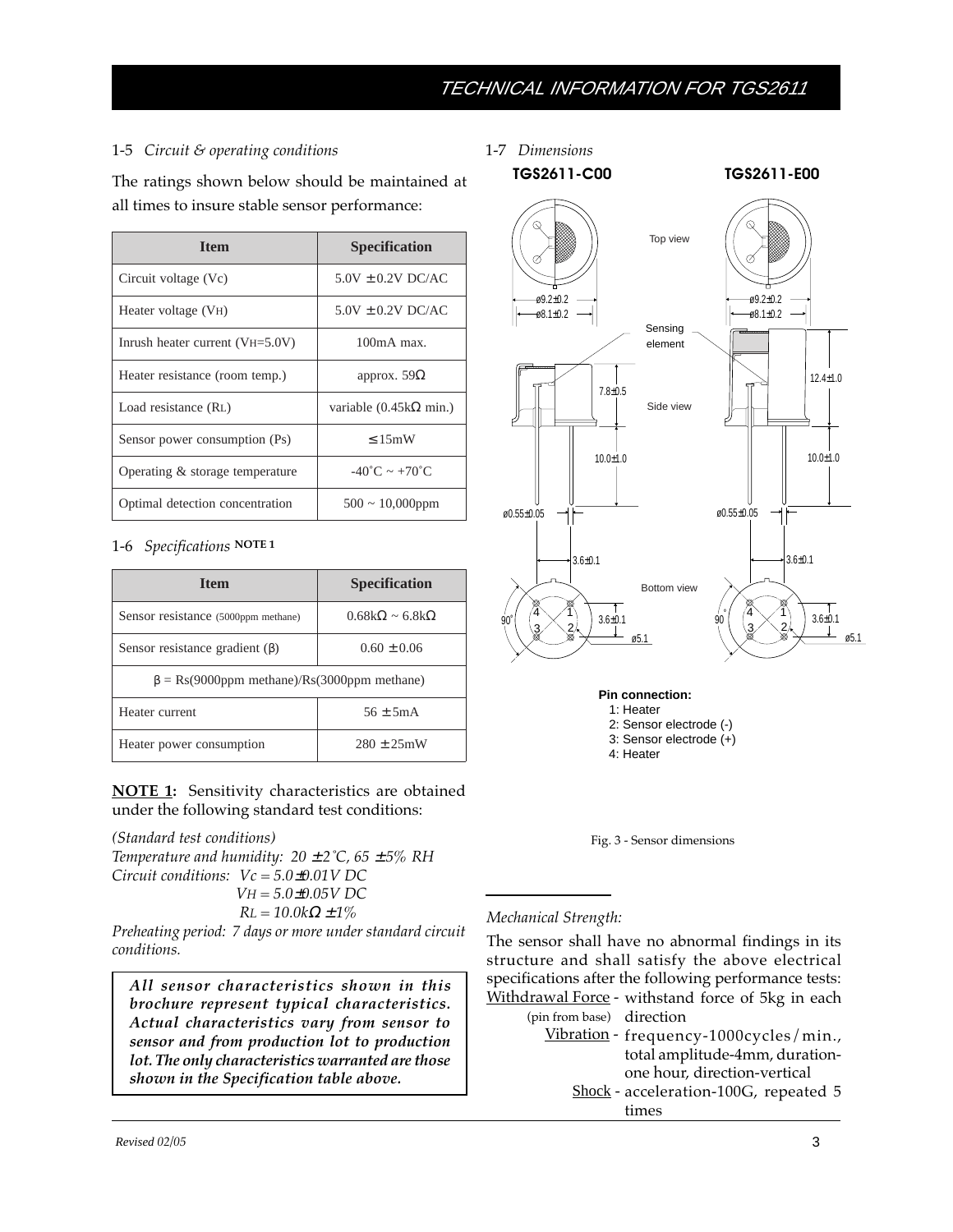#### **2. Basic Sensitivity Characteristics**

#### 2-1 *Sensitivity to various gases*

Figure 4a and 4b show the relative sensitivity of TGS2611 to various gases. The Y-axis shows the ratio of the sensor resistance in various gases (Rs) to the sensor resistance in 5000ppm of methane (Ro).

For TGS2611-C00, the sensitivity to ethanol, which may act as an interference gas, is lower compared with that of methane. However, TGS2611-E00 shows significantly less sensitivity to alcohol than TGS2611- C00 while showing no significant difference in sensitivity to methane.

Using the basic measuring circuit illustrated in Fig. 2, and with a matched RL value equivalent to the Rs value in 5000ppm of methane will provide sensor output voltage (VRL) change as shown in Figure 5.

# **NOTE**:

All sensor characteristics in this technical brochure represent typical sensor characteristics. Since the Rs or output voltage curve varies from sensor to sensor, calibration is required for each sensor (*for additional information on calibration, please refer to the Technical Advisory 'Technical Information on Usage of TGS Sensors for Toxic and Explosive Gas Leak Detectors'*).



Fig. 4a - Sensitivity to various gases (Rs/Ro) of TGS2611-C00





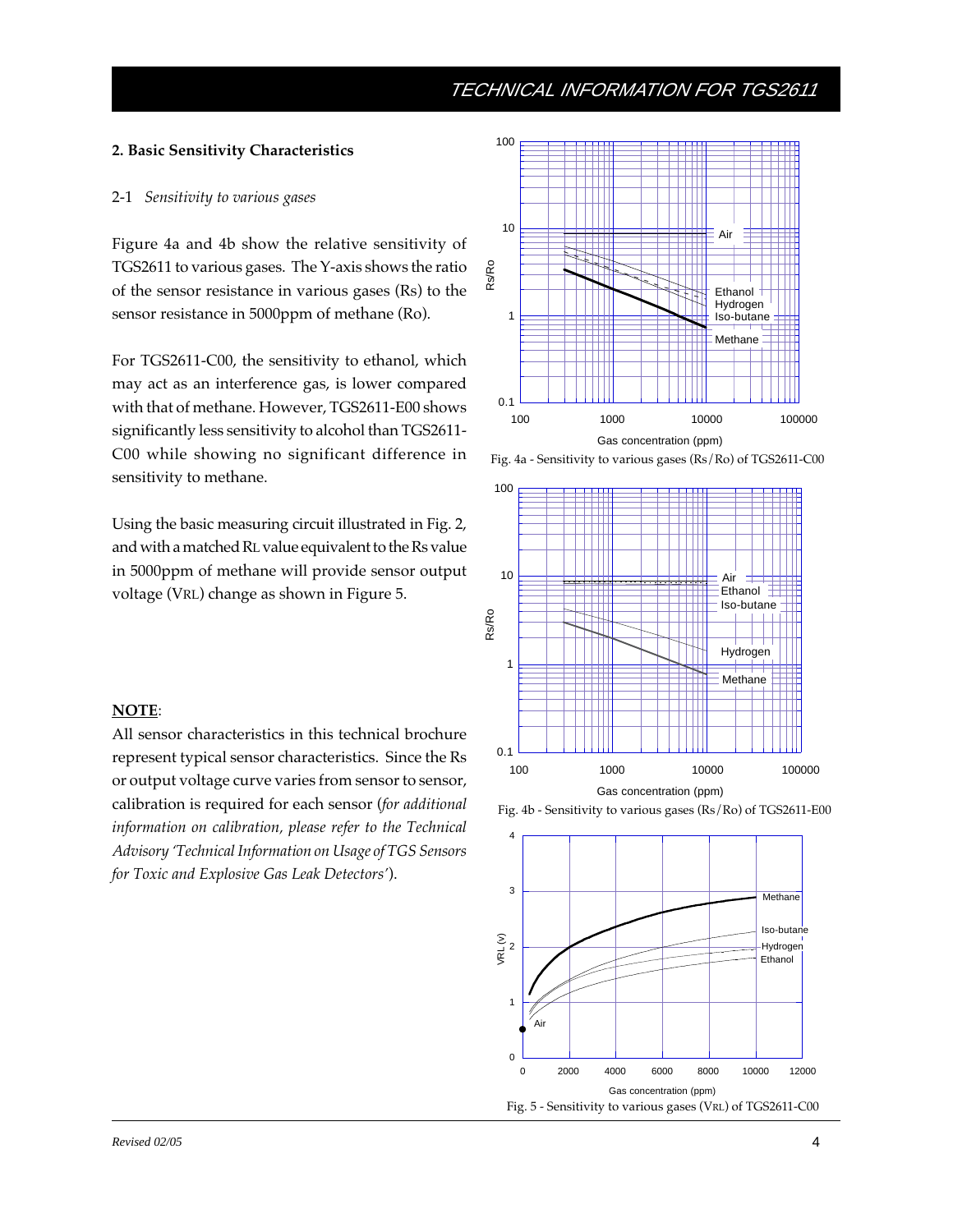# 2-2 *Temperature and humidity dependency*

Figure 6 shows the temperature and humidity dependency of TGS2611. The Y-axis shows the ratio of sensor resistance in 5000ppm of methane under various atmospheric conditions (Rs) to the sensor resistance in 5000ppm of methane at 20˚C/65%RH (Ro).

| R.H.<br>$(^{\circ}C)$ | 35%R.H. | 50%R.H. | 65%R.H. | 95%R.H. |
|-----------------------|---------|---------|---------|---------|
| $-10$                 |         |         |         | 1.51    |
| $\Omega$              |         |         | 1.45    | 1.25    |
| 10                    |         | 1.33    | 1.19    | 1.02    |
| 20                    | 1.25    | 1.11    | 1.00    | 0.87    |
| 30                    | 1.05    | 0.94    | 0.86    | 0.77    |
| 40                    | 0.92    | 0.82    | 0.76    | 0.69    |

Table 1 - Temperature and humidity dependency (typical values of Rs/Ro for Fig. 6)

Table 1 shows a table of values of the sensor's resistance ratio (Rs/Ro) under the same conditions as those used to generate Figure 6.

Figure 7 shows the sensitivity curve for TGS2611 to methane under several ambient conditions. While temperature may have a large influence on absolute Rs values, this chart illustrates the fact that effect on the slope of sensor resistance ratio (Rs/Ro) is not significant. As a result, the effects of temperature on the sensor can easily be compensated.

For economical circuit design, a thermistor can be incorporated to compensate for temperature (*for additional information on temperature compensation in circuit designs, please refer to the Technical Advisory 'Technical Information on Usage of TGS Sensors for Toxic and Explosive Gas Leak Detectors'*).



Fig. 6 - Temperature and humidity dependency (Rs/Ro)



Fig. 7 - Resistance change ratio under various ambient conditions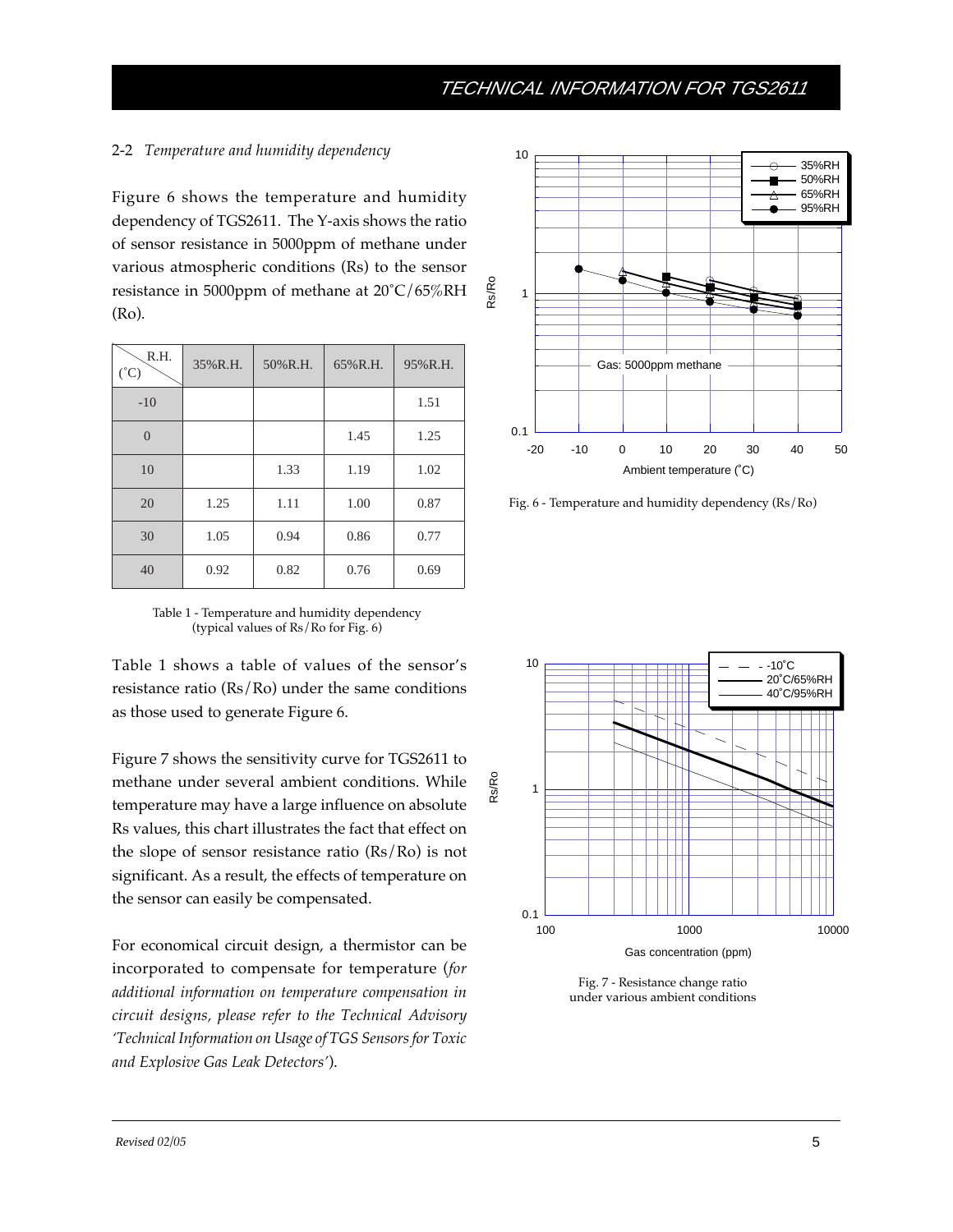#### 2-3 *Heater voltage dependency*

Figure 8 shows the change in the sensor resistance ratio according to variations in heater voltage (VH).

Note that 5.0V as a heater voltage must be maintained because variance in applied heater voltage will cause the sensor's characteristics to be changed from the typical characteristics shown in this brochure.

#### 2-4 *Cautions on sensor power consumption*

Figure 9 shows the typical relationship between sensor voltage (Vs) and sensor current (Is) for TGS2611 in various gas concentration. This relationship is referred to as V-I characteristics.

When circuit voltage is applied to the sensor in the basic measuring circuit (*see Figure 2*), Joule heat is generated by the sensor current. The amount of Joule heat is equivalent to sensor power consumption (Ps) and can be calculated according as follows:

$$
Ps = \frac{VRL \times (Vc-VRL)}{RL}
$$
  
where:  
RL : Load resistor value (kΩ)  
VRL: Sensor output voltage (v)  
Vc : Circuit voltage (v)  
Ps : Power consumption (mW)

The maximum sensor power consumption value is  $Vc^2/(4 \times R)$  when sensor output voltage is  $Vc/2$ .

According to the V-I characteristics shown in Fig. 9, if Ps exceeds 15mW, the sensor would deviate from Ohmic behavior, thus altering its characteristics from those shown as typical in this brochure. Also, excess sensor power consumption may cause permanent damage to the sensor due to Joule heat.

To protect the sensor against deviating from Ohmic behavior, please refer to Table 2 for suggested minimum RL values according to the user's circuit voltage.



Fig. 8 - Heater voltage dependency (Vc=5.0)



Fig. 9 - V-I characteristics

| Vc  | <b>Minimum RL</b><br>$(k\Omega)$ |
|-----|----------------------------------|
|     | 0.017                            |
| 2.5 | 0.104                            |
| 5   | 0.42                             |

Table 2 - Minimum suggested RL values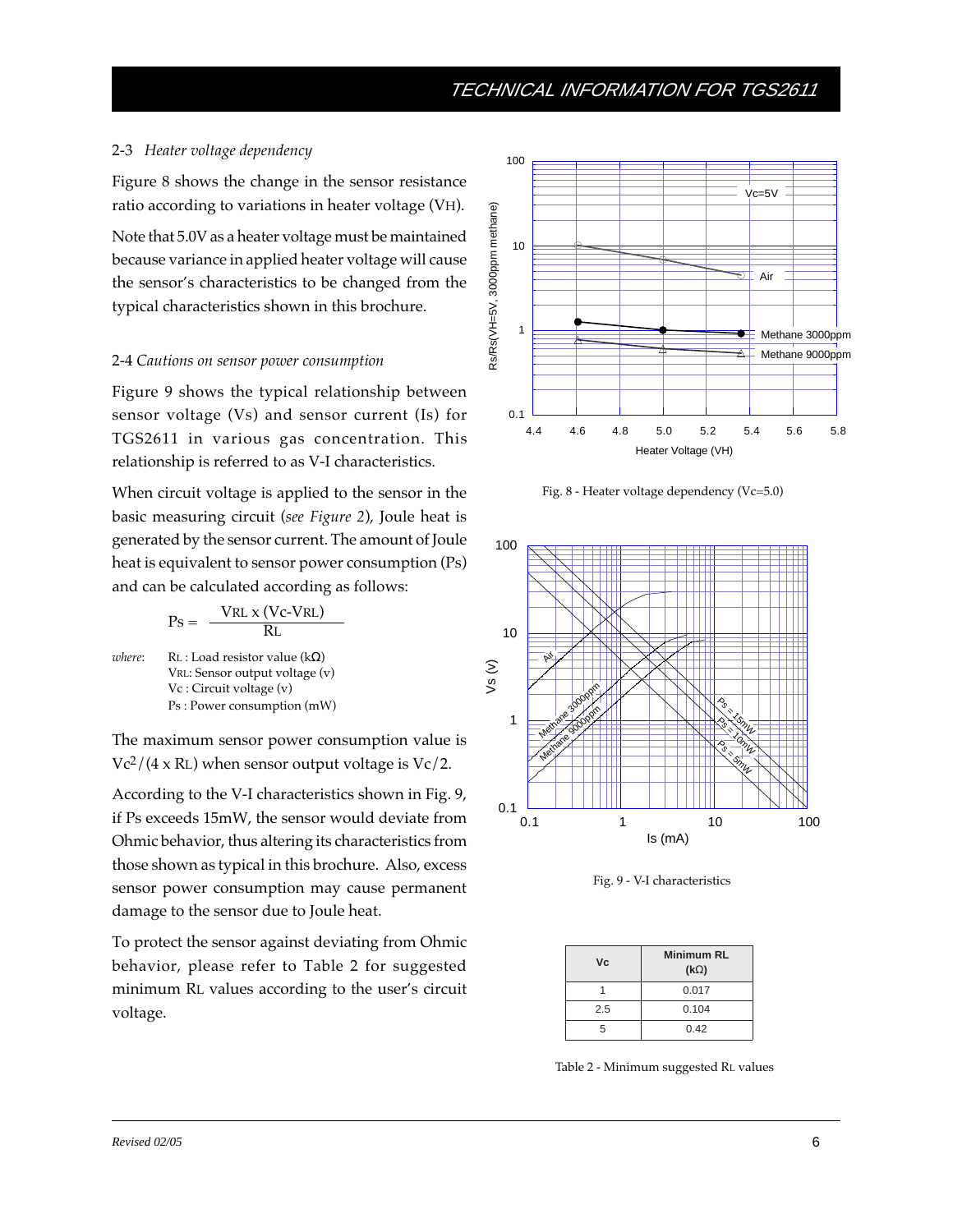### 2-5 *Gas response*

Figures 10a and 10b show the change pattern of sensor resistance (Rs) for TGS2611 when the sensor is inserted into and later removed from 5000ppm of methane.

As these charts display, the sensor's response speed to the presence of gas is extremely quick, and when removed from gas, the sensor will recover back to its original value in a short period of time. Compared to TGS2611-C00, TGS2611-E00 shows slower response due to the airflow resistance of the sensor's filter layer.

Figure 11 demonstrates the sensor's repeatability by showing multiple exposures to a 5000ppm concentration of methane. Unlike the test done for Fig. 10, here the sensor is located in a single environment which is exchanged periodically. As a result, though the process of gas diffusion reduces sensor response speed, good repeatability can be seen.

## 2-6 *Initial action*

Figure 12 shows the initial action of the sensor resistance (Rs) for a sensor which is stored unenergized in normal air for 90 days and later energized in clean air.

The Rs drops sharply for the first seconds after energizing, regardless of the presence of gases, and then reaches a stable level according to the ambient atmosphere. Such behavior during the warm-up process is called "Initial Action".

Since this 'initial action' may cause a detector to alarm unnecessarily during the initial moments after powering on, it is recommended that an initial delay circuit be incorporated into the detector's design (*refer to Technical Advisory 'Technical Information on Usage of TGS Sensors for Toxic and Explosive Gas Leak Detectors'*). This is especially recommended for intermittent-operating devices such as portable gas detectors.

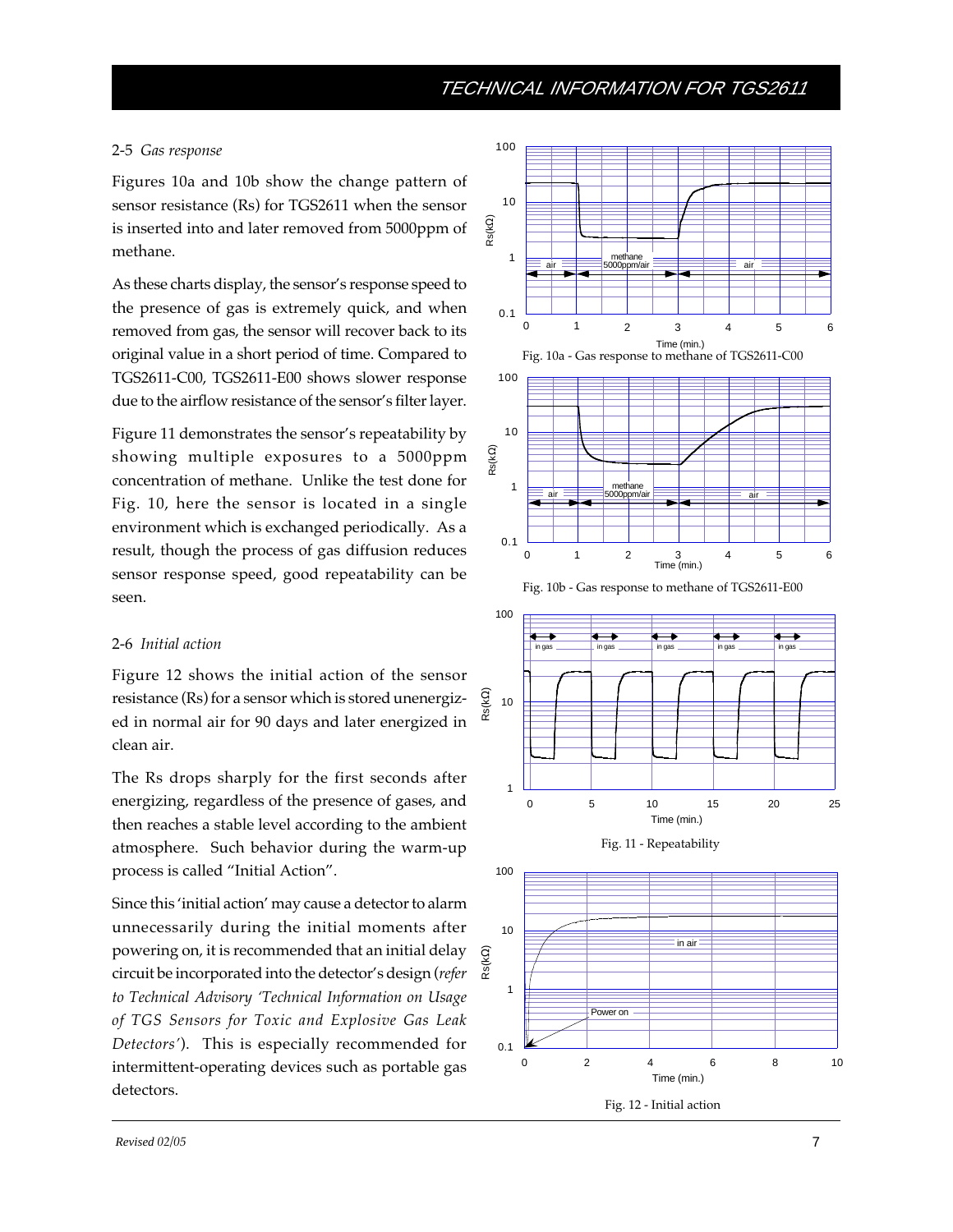# 2-7 *Long-term characteristics*

Figure 13 shows long-term stability of TGS2611 as measured for more than 500 days. The sensor is usually energized in normal air. Measurement for confirming sensor characteristics is conducted under standard test conditions. The initial value of Rs was measured after preheating for at least three days in normal air at the rated voltage. The Y-axis represents the sensor resistance in air, 3000ppm of methane, 3000ppm of hydrogen, 1000ppm of iso-butane, and 3000ppm of ethanol.

The Rs in methane is very stable over the test period.



Fig. 13 - Long-term stability (continuous energizing) of TGS2611-C00

Figure 14 shows the influence of storage in an unenergized condition on the sensor's resistance. The sensors were stored unenergized in air for 3 months. During this period, sensors were powered for 1 hour before measurements in the listed gases were taken. At the conclusion of the unenergized test, the sensors were powered under standard test conditions.

The Y-axis represents the sensor resistance in air, 3000ppm of methane, hydrogen, ethanol and 1000ppm of iso-butane.

This chart demonstrates that after long-term unenergized storage, sensor resistance would recover to a stable level within three days of energizing.

As the charts presented in this section illustrate, the sensor shows stable long term characteristics.



Fig. 14 - Influence of unenergizing on TGS2611-C00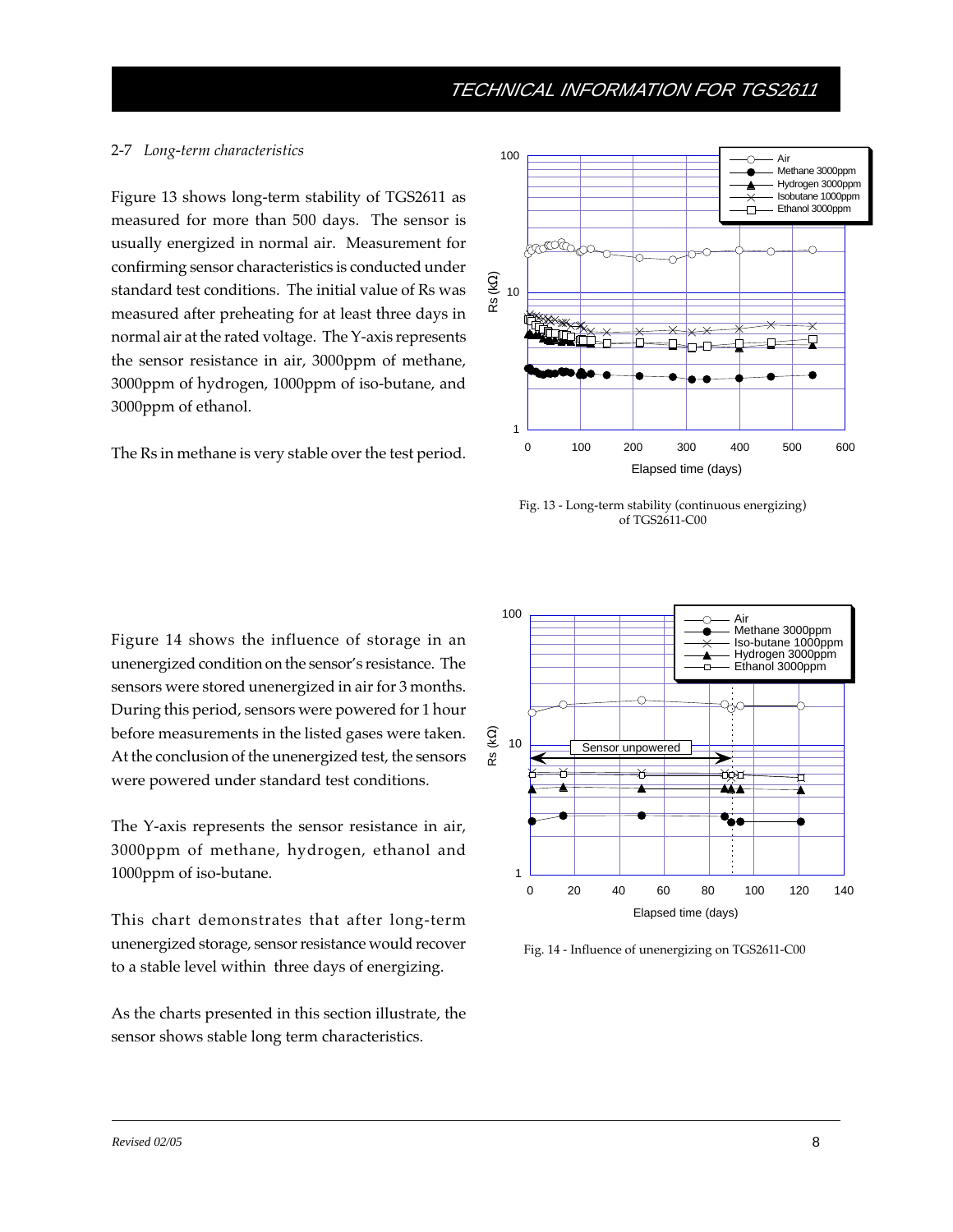# **3. Reliability**

## 3-1 *Corrosion test*

Figure 15 shows the effect on TGS2611 of corrosive gases specified in Item 43.15 of the UL 1484 standard.

Sensor resistance prior to corrosive gas exposure was measured. Unenergized sensors were then placed into an environment of 23˚±2˚C and 95%RH. In this environment, two separate tests were conducted: one in 0.1% H2S, the other in a combination of 0.5% SO2 and 1.0% CO2, with each test exposure lasting 10 days. After this exposure, the sensor was reenergized in normal air prior to measuring sensor resistance after removal from corrosive gases.

As this data would suggest, sensor characteristics are temporarily influenced by exposure to corrosive gas concentrations specified by Sec. 43.15 of UL 1484, although the sensor quickly recovers to its normal value after its return to clean air.

## 3-2 *Ignition test*

TGS2611 has been successfully tested against the ignition test requirements of the UL1484 standard. The sensor did not initiate ignition of a propane concentration of 5.25% by volume.

# 3-3 *Effect of air flow*

Figure 16 shows how the sensor signal (VRL) is affected by air flow. The test procedure involves situating the sensor in an air stream of 3.1 meters per second, with the air flow vertical/horizontal to the flameproof stainless steel double gauze of the sensor's housing.

The decrease in sensor signal shown in Figure 16 resulted from the decrease in sensor element temperature caused by the air flow. As a result, direct air flow on the sensor should be avoided.



Fig. 15 - Corrosion test of TGS2611-C00



Fig. 16 - Effect of air flow on TGS2611-C00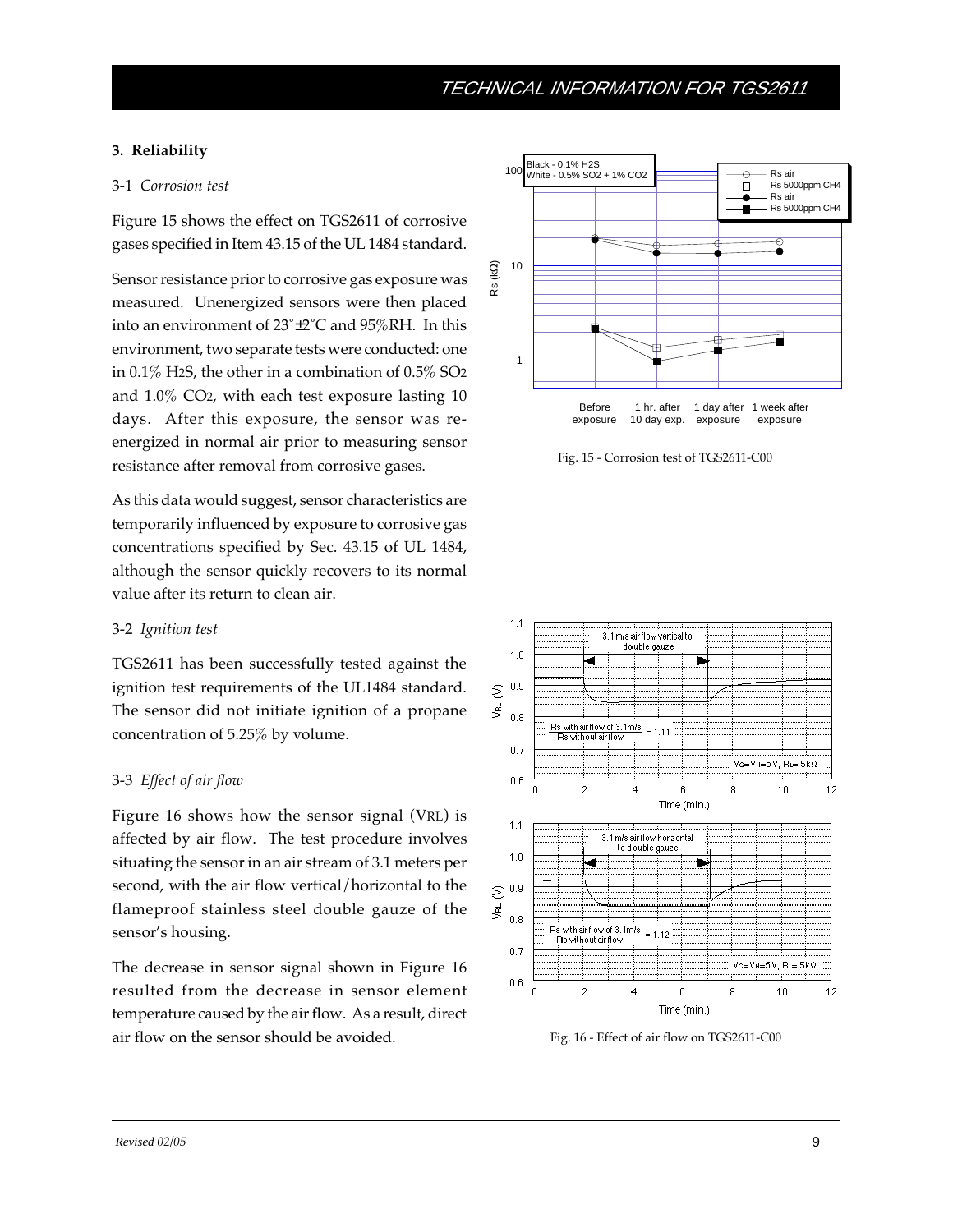### 3-4 *Heater resistance durability*

Figure 17 illustrates the procedure for testing the effects of excess voltage applied to the heater. Heater resistance was measured while the heater was unpowered and at room temperature.

The results of this test are shown in Figure 18 which shows the change in resistance of the heater when various heater voltages (rather than the standard 5.0V) are applied in the absence of gases.

As this section demonstrates, the heater shows good durability against increased heater voltage. However, since excessive heater voltage will cause the sensor's heater resistance to drift upwards, excessive heater voltage should still be avoided.



Fig. 17 - Test procedure for heater durability



Fig. 18 - Short-term effect of VH on RH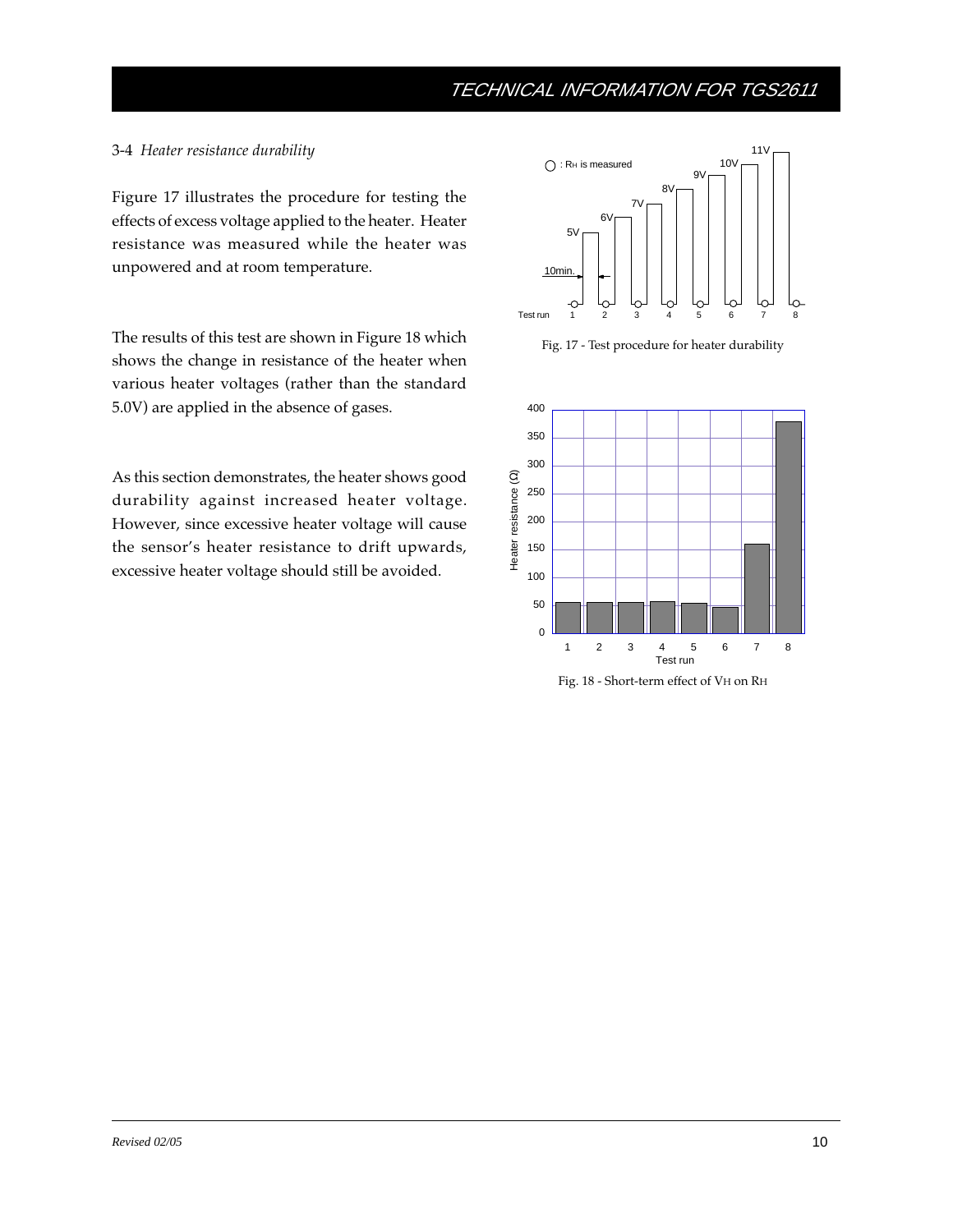#### 3-5 *HMDS test*

Figure 19a shows the effect on TGS2611-C00 of silicone vapor as specified in Item 5.3.13 of the ES (European standard) EN50194.

Sensor resistance prior to HMDS (Hexamethyl disiloxane) gas exposure was measured (Ro). Energized sensors were placed into an environment of  $20^{\circ}$ C,  $50\%$ RH. In this environment, the sensors were exposed 10 ppm of HMDS for 40 minutes. After exposure, the sensor was returned to normal air. Sensor resistance (Rs) in both air and 5000 ppm of methane were measured at 1 hour, 1 day, and 1 week after being removed from HMDS.

As this data would suggest, sensor characteristics remain largely unaffected by exposure to HMDS gas concentrations specified by Item 5.3.13 of ES EN50194.

However, silicone vapor (which is of low molecular weight) can easily be thermally decomposed to silicone dioxide (SiO2) by the working temperature of the sensor. Decomposed SiO2 would cause deactivation of the catalyst in the sensing material and therefore decrease the sensor's resistance in air and alter its sensitivity to gas (see Fig. 19b).

Figures 19b and 19c show durability test data for HMDS concentrations higher than those used in Fig. 19a. The effectiveness of the filter inside the cap of TGS2611-E00 at reducing the effects of HMDS can be seen when comparing the extent of changes in Rs(air) between TGS2611-E00 (Fig. 20c) and TGS2611- C00 (Fig. 20b).

#### 3.6 *Lighter gas exposure test*

Consumers often check if detectors are actually sensing gas by exposing them to lighter gas (main component is iso-butane). Because the filter will block iso-butane from reaching the sensing element, this test **cannot** be used with TGS2611-E00.

Although testing with methane gas is preferable, lighter gas may be used, although special care must be used when doing so. If testing is conducted properly, the estimated gas exposure is less than 10% and would cause no lasting harmful effects to the sensor. Improper testing may expose the sensor to more than 10% iso-butane and potentially harm the sensor. Fig. 19c - Durability to HMDS exposure for TGS2611-E00



Fig. 19a - Durability to HMDS exposure for TGS2611-C00 (Ro = Rs in 5000ppm methane before exposure)



Fig. 19b - Durability to HMDS exposure for TGS2611-C00

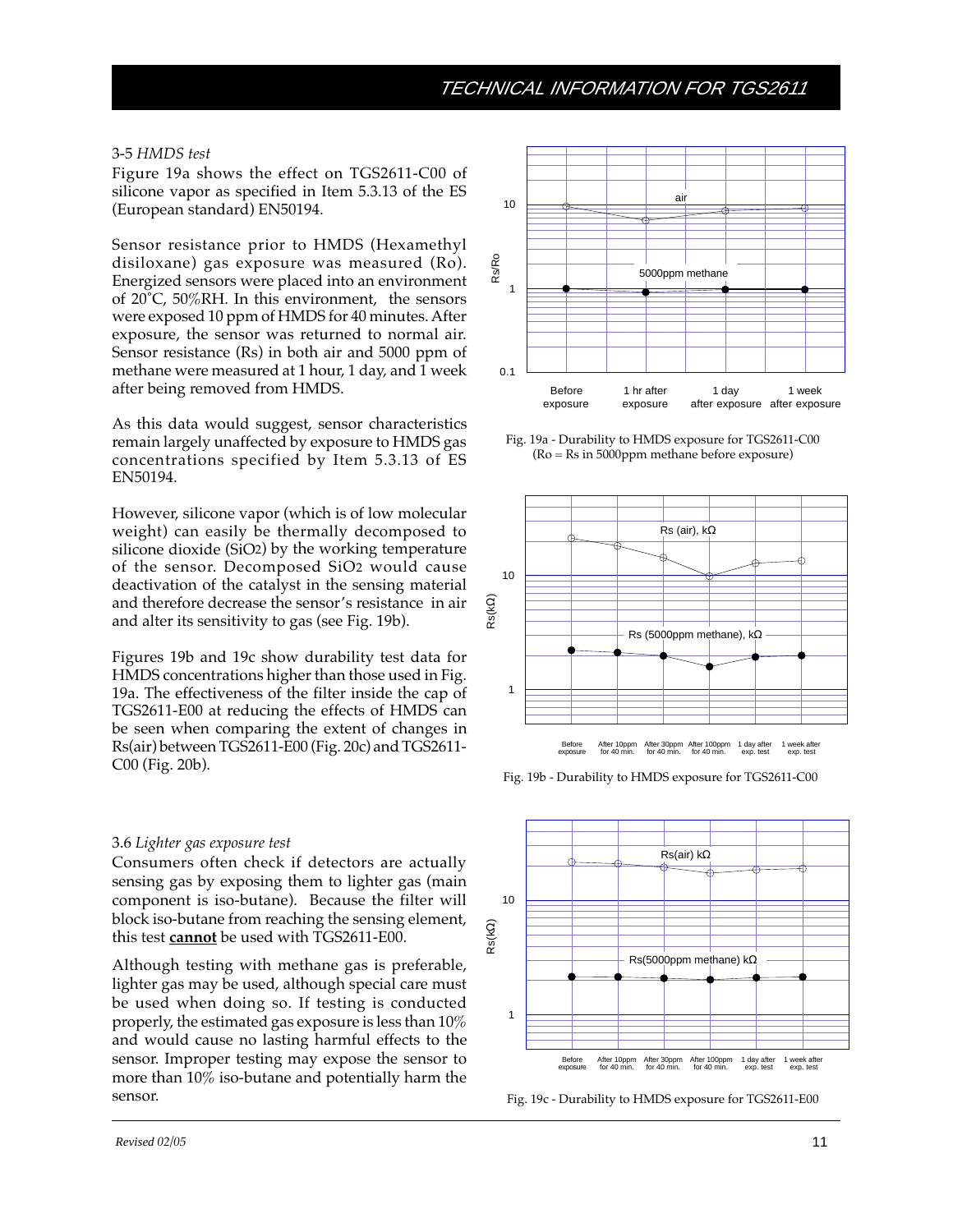To simulate the conditions of an improperly conducted lighter gas test, an energized sensor was exposed to 10% iso-butane for 60 seconds under standard circuit conditions. After returning the sensor to normal air, the Rs in air, 3000, 5000, and 9000 ppm of methane was measured at the intervals after exposure as shown in Figure 20.

The result of the above test is shown in Fig. 20. A 10% iso-butane exposure for 60 seconds appears to cause an increase in Rs in gas. Furthermore, sensor resistance would take more than one week to recover to its original value after energizing in normal air.

Prolonged exposure to in excess of 10% iso-butane may cause a permanent change in the sensor's characteristics due to combustion of gas on the surface of the sensing material and/or heater. Therefore, Figaro cautions that, if a lighter gas test is done, it must be carefully administered to avoid sensor damage.

**NOTE**: To achieve the optimal level of accuracy in gas detectors, each TGS2611 sensor should be individually calibrated by matching it with a load resistor (RL) in an environment containing the target gas concentration for alarming (refer to Fig. 2).

For the convenience of users, TGS2611 is classified into 24 groups according to the each sensor's Rs in methane. ID numbers marked on the sensor's body indicate the sensor's grouping. Individual sensor calibration can be eliminated by matching the sensor with the recommended RL for each sensor ID. However, because group calibration is used instead of individual calibration, an average of 10% less accuracy would result for detectors using group calibration. Please refer to "*Application Notes for TGS2611*" for more information.

#### **4 Cautions on Usage of Figaro Gas Sensors**

#### 4-1 *Situations which must be avoided*

1) Exposure to silicone vapors

If silicone vapors adsorb onto the sensor's surface, the sensing material will be coated, irreversibly inhibiting sensitivity. Avoid exposure where silicone adhesives, hair grooming materials, or silicone rubber/putty may be present.

2) Highly corrosive environment High density exposure to corrosive materials such



Fig. 20 - Lighter gas exposure test of TGS2611-C00

as H2S, SOx, Cl2, HCl, etc. for extended periods may cause corrosion or breakage of the lead wires or heater material.

## 3) Contamination by alkaline metals

Sensor drift may occur when the sensor is contaminated by alkaline metals, especially salt water spray.

#### 4) Contact with water

Sensor drift may occur due to soaking or splashing the sensor with water.

#### 5) Freezing

If water freezes on the sensing surface, the sensing material would crack, altering characteristics.

#### 6) Application of excessive voltage

If higher than specified voltage is applied to the sensor or the heater, lead wires and/or the heater may be damaged or sensor characteristics may drift, even if no physical damage or breakage occurs.

## 7) Operation in zero/low oxygen environment

TGS sensors require the presence of around 21% (ambient) oxygen in their operating environment in order to function properly and to exhibit characteristics described in Figaro's product literature. TGS sensors cannot properly operate in a zero or low oxygen content atmosphere.

## 8) Excessive exposure to alcohol

IF TGS2611-E00 is exposed to high concentrations of alcohol (such as 10,000ppm or more) for a long period of time, the filter may become saturated. In this case,